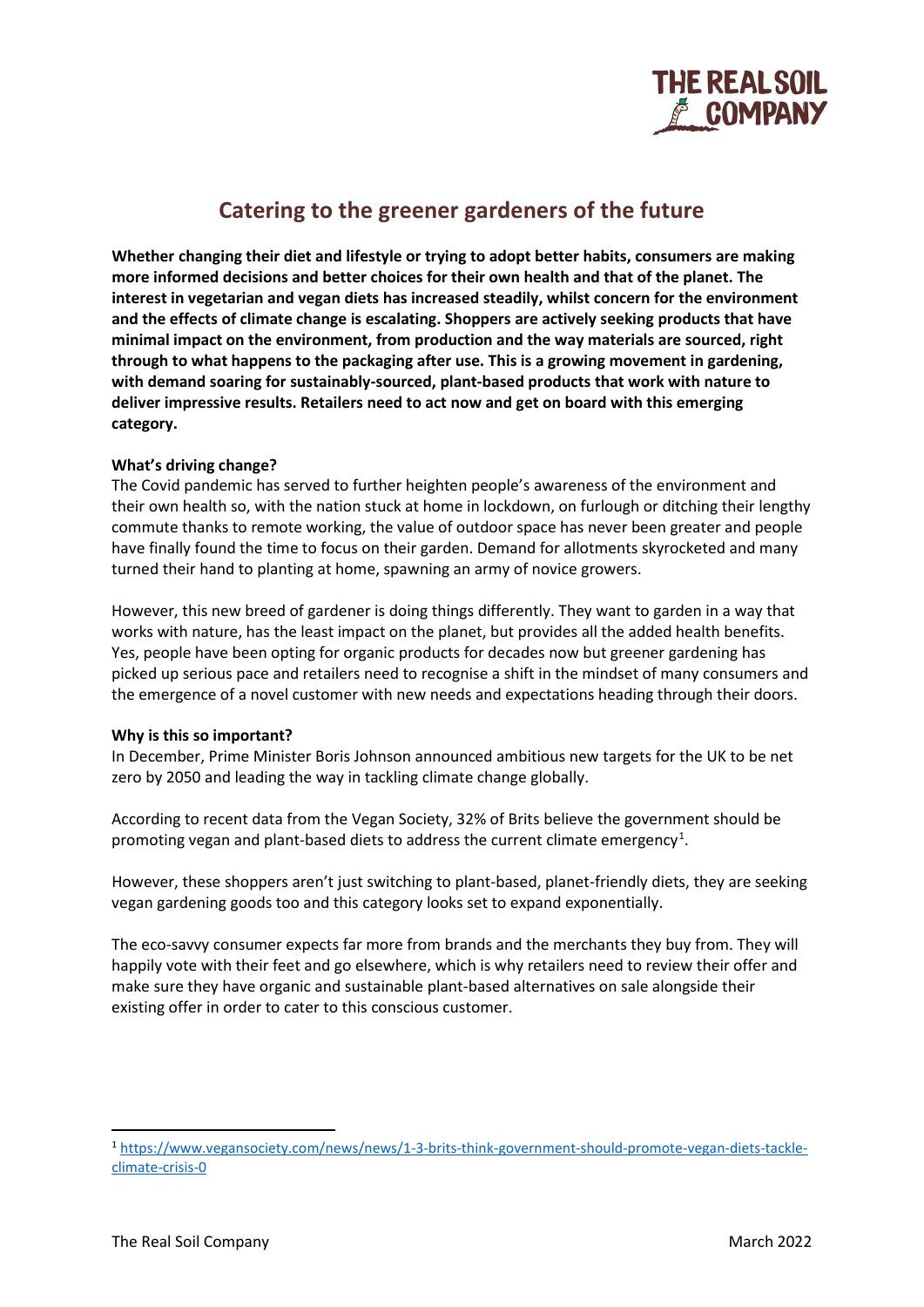

## **What's the solution?**

The new 100% natural, organic, peat-free and veganic SuperSoil from The Real Soil Company has been created to help plants get off to the best possible start, without causing environmental damage.

Packed full of organic nutrients for optimal plant health, SuperSoil is the solution greener gardeners have been searching for.

Not only is SuperSoil a highly-effective growing media that helps plants to grow better and establish quicker, it boasts some pretty impressive green credentials of its own, helping to save water, reduce waste and avoid the need for harmful chemicals.

- 100% natural, organic ingredients
- completely peat free
- natural 'boosters' stimulate quicker plant establishment and provide better resilience against pests and disease
- provides improved water retention
- produced in the UK
- ethically-sourced, with complete traceability
- packaging is 100% recyclable

### **What role does topsoil play in protecting the planet?**

As the uppermost layer of soil, (usually the top 5-10 inches), topsoil boasts the highest concentration of organic matter and microorganisms and, in nature, is where most of the Earth's biological soil activity occurs.

However, due to conventional farming practices, half of the topsoil on the planet has disappeared in the past 150 years<sup>[2](#page-1-0)</sup>. This dramatic change is reducing crop yields, contributing to nutrient pollution, clogged waterways, dead zones and erosion across the globe. Top soil helps to improve the structure and texture of soil, enabling it to retain moisture, nutrients, air and to drain excess water effectively. Without it, the earth's ability to filter water, and absorb carbon, would plummet significantly. Equally, any food grown without it, is likely to be far lower in vital nutrients.

The UNDP's People's Climate Vote<sup>[3](#page-1-1)</sup> recently revealed that there was strong support in West Europe and North America for the use of climate-friendly farming techniques to tackle the climate emergency, with 65% opting for this policy.

SuperSoil is a 100% natural topsoil, enhanced with a 100% natural and organic single-source plant derived amendment, which meets higher environmental, physical and nutritional standards than is currently specified in BS3882.

The Real Soil Company – part of Boughton Ltd – knows that soil biology plays a vital role in defining fundamental soil characteristics and health. The decomposition of organic matter by soil organisms has a major influence on soil fertility, plant growth, soil structure, and carbon storage.

<span id="page-1-0"></span><sup>2</sup> <https://www.worldwildlife.org/threats/soil-erosion-and-degradation>

<span id="page-1-1"></span><sup>&</sup>lt;sup>3</sup> [https://www.undp.org/content/undp/en/home/librarypage/climate-and-disaster-resilience-/The-Peoples-](https://www.undp.org/content/undp/en/home/librarypage/climate-and-disaster-resilience-/The-Peoples-Climate-Vote-Results.html)[Climate-Vote-Results.html](https://www.undp.org/content/undp/en/home/librarypage/climate-and-disaster-resilience-/The-Peoples-Climate-Vote-Results.html)